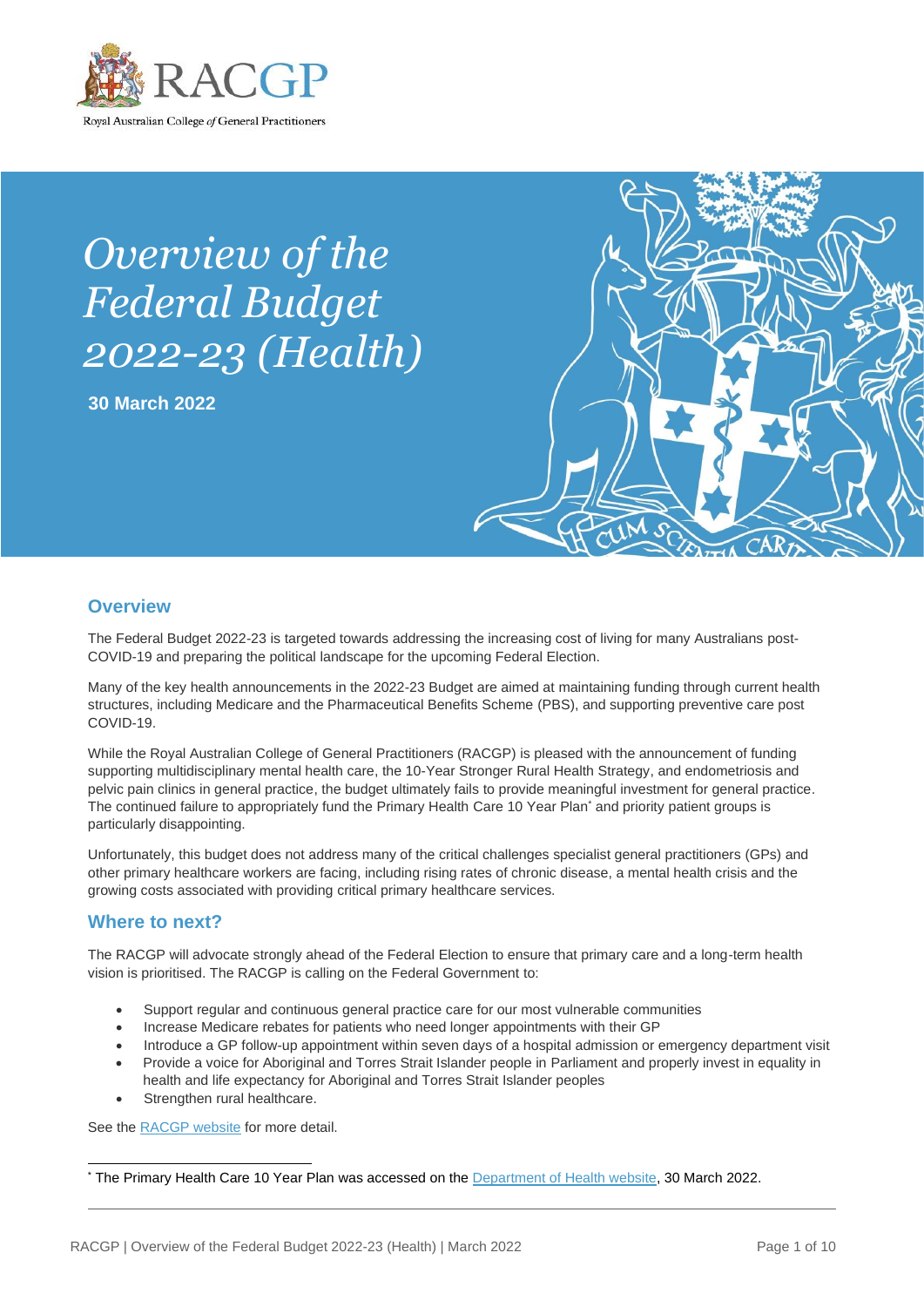## **Key health expenses (\$m)**

| <b>Federal Budget overview</b><br>(selected measures)         | <b>Total</b>                                                                                                                                                                                                                                                                                                                                                                                                                                                                                                                                                                                                              |
|---------------------------------------------------------------|---------------------------------------------------------------------------------------------------------------------------------------------------------------------------------------------------------------------------------------------------------------------------------------------------------------------------------------------------------------------------------------------------------------------------------------------------------------------------------------------------------------------------------------------------------------------------------------------------------------------------|
| <b>Primary health care</b>                                    | \$632.8 million in new funding, including:<br>\$16.4 million to establish new endometriosis and pelvic pain clinics in general<br>$\bullet$<br>practice, ensuring there is frontline, primary care support available to improve<br>early diagnosis, treatment, and support<br>\$5.1 million to develop an Endometriosis Management Plan to support patients<br>in primary care<br>\$4.9 million to support quality improvement through general practice<br>accreditation<br>\$3 million to build linkages between My Health Record and the myGP system<br>\$296.5 million for the 10 Year Stronger Rural Health Strategy. |
| <b>Medicare</b>                                               | \$133 billion over four years, including \$170.6 million for a range of new and amended<br>Medicare Benefits Schedule (MBS) items.                                                                                                                                                                                                                                                                                                                                                                                                                                                                                        |
| <b>Aboriginal and Torres</b><br><b>Strait Islander Health</b> | \$133.5 million over four years, including:<br>\$54.7 million to bring forward funding increases for Aboriginal Community<br>Controlled Health Services (ACCHS), introduce longer term four year rolling<br>funding agreements and a 3% annual increase (including indexation) in<br>funding to the ACCHS sector.                                                                                                                                                                                                                                                                                                         |
| <b>Rural health</b>                                           | \$296.5 million for the 10 Year Stronger Rural Health Strategy, including:<br>\$66 million to deregulate access to Medicare funded Magnetic Resonance<br>Imaging (MRI) services in Modified Monash Model (MMM) 2-7 areas<br>\$99.3 million over four years from 2022-23 to fund an increase in the number<br>$\bullet$<br>of medical students studying in rural and remote locations.                                                                                                                                                                                                                                     |
| <b>Mental health</b>                                          | \$648.6 million for Stage 2 of the Mental Health and Suicide Prevention Plan, including:<br>\$15.1 million for new MBS items to allow GPs and other providers to hold up to<br>four mental health case conferences per calendar year<br>\$6 million to enhance workforce capabilities, including trialling a free national<br>support line service for GPs to access clinical advice and support from<br>psychiatrists.                                                                                                                                                                                                   |
| <b>Aged care</b>                                              | \$18.8 billion over four years, including \$22.1 million to deliver trials of Multidisciplinary<br>Outreach Services to offer hospital-led access to specialists and other health<br>practitioners for people in residential aged care facilities (RACFs).                                                                                                                                                                                                                                                                                                                                                                |
| <b>COVID-19 pandemic</b><br>health response                   | \$4.2 billion over four years, including \$13.6 million in 2022-23 for the purchase of pulse<br>oximeters, and the distribution of pulse oximeters and personal protective equipment<br>(PPE), through the National Medical Stockpile (NMS) for GPs, GP-led Respiratory<br>Clinics, ACCHS, and community pharmacies.                                                                                                                                                                                                                                                                                                      |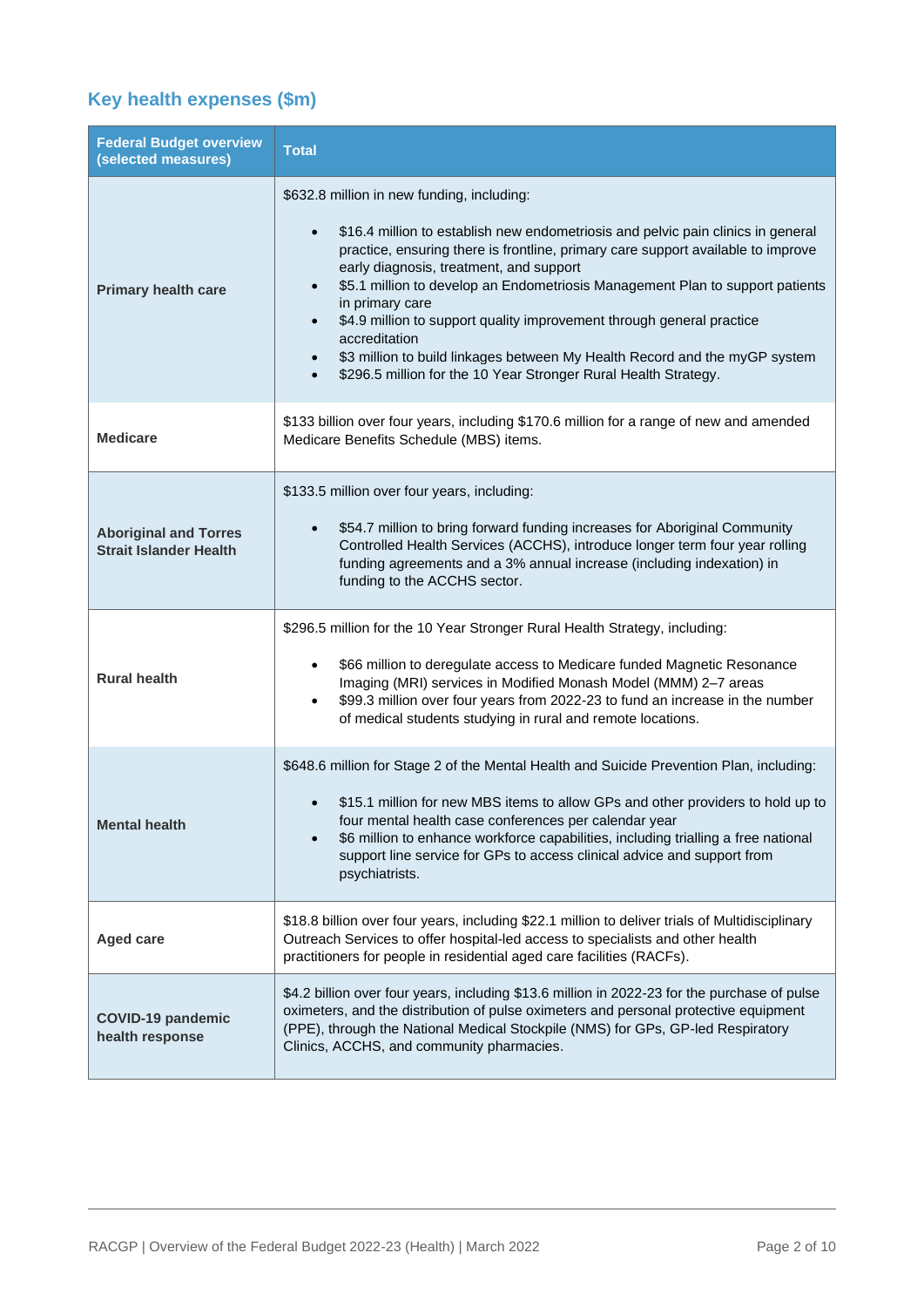## **Primary Health Care 10 Year Plan**

The Federal Government has provided \$632.8 million in new funding to support the Primary Health Care 10 Year Plan (the '10 Year Plan'). Key measures of interest under this Budget measure are outlined in detail below.

The RACGP continues to be disappointed by the lack of funding for primary care, including the 10 Year Plan. The RACGP and many other stakeholders invested significant time, resources and efforts to contribute to this landmark plan, yet the Federal Government has failed to commit the necessary funds to support care for priority patient groups.

#### **Endometriosis support measures**

The Federal Government will provide \$58 million in funding to improve diagnosis and primary care support for women with endometriosis. This includes:

- \$16.4 million to establish new specialised endometriosis and pelvic pain clinics in each state and territory, building on existing GP clinics specialising in women's health and pain management
- \$5.1 million to develop an Endometriosis Management Plan to support patients in primary care.

The RACGP acknowledges the importance of people with endometriosis receiving increased support from a multidisciplinary care team. However, careful implementation will be required to ensure that fragmentation of care does not occur.

The burden for the detection and referral of endometriosis depends largely on GPs, who are key to the early diagnosis and management of women with this condition. The RACGP will ensure it is involved in the process to ensure the strategies are appropriate and realistic for patients and general practice.

#### **Quality improvement through general practice accreditation**

The Federal Government will provide \$4.9 million to support quality improvement in general practice. This includes:

- \$2 million for Australian Commission on Safety and Quality in Health Care to continue the National General Practice Accreditation Scheme
- \$1.4 million for the PIP and WIP, allowing additional practices to become accredited and access these payments
- \$1 million to implement the initial recommendations of the national general practice accreditation review.

The RACGP is seeking further information on these measures and will communicate the findings with members in due course.

#### **Linkages between My Health Record and the myGP system**

The Federal Government is providing \$3 million in 2022–23 for the Australian Digital Health Agency to build linkages between My Health Record and the myGP system currently being developed by Services Australia.

The myGP system will be an integral part of the voluntary patient enrolment scheme under the 10 Year Plan and linking to the My Health Record may provide information to other providers about a patient's enrolled general practice.

## **Rural health**

#### **10-Year Stronger Rural Health Strategy**

The Federal Government have allocated \$296.5 million towards the 10 Year Rural Health Strategy. This funding includes:

- \$66 million to deregulate access to Medicare funded MRI services in MMM 2–7 areas, which will reduce costs for patients and minimise the need for patients to travel
- \$99.3 million over four years from 2022-23 to fund an increase in the number of medical students studying in rural and remote locations
- \$36.2 million over four years from 2022-23 to fund two new university Departments of Rural Health in the South West and Goldfields regions of Western Australia to support rural medical training
- \$33.3 million over four years from 2022-23 to the Royal Flying Doctor Service (RFDS) to support emergency aeromedical services as part of establishing a new 10 year Strategic Agreement with the RFDS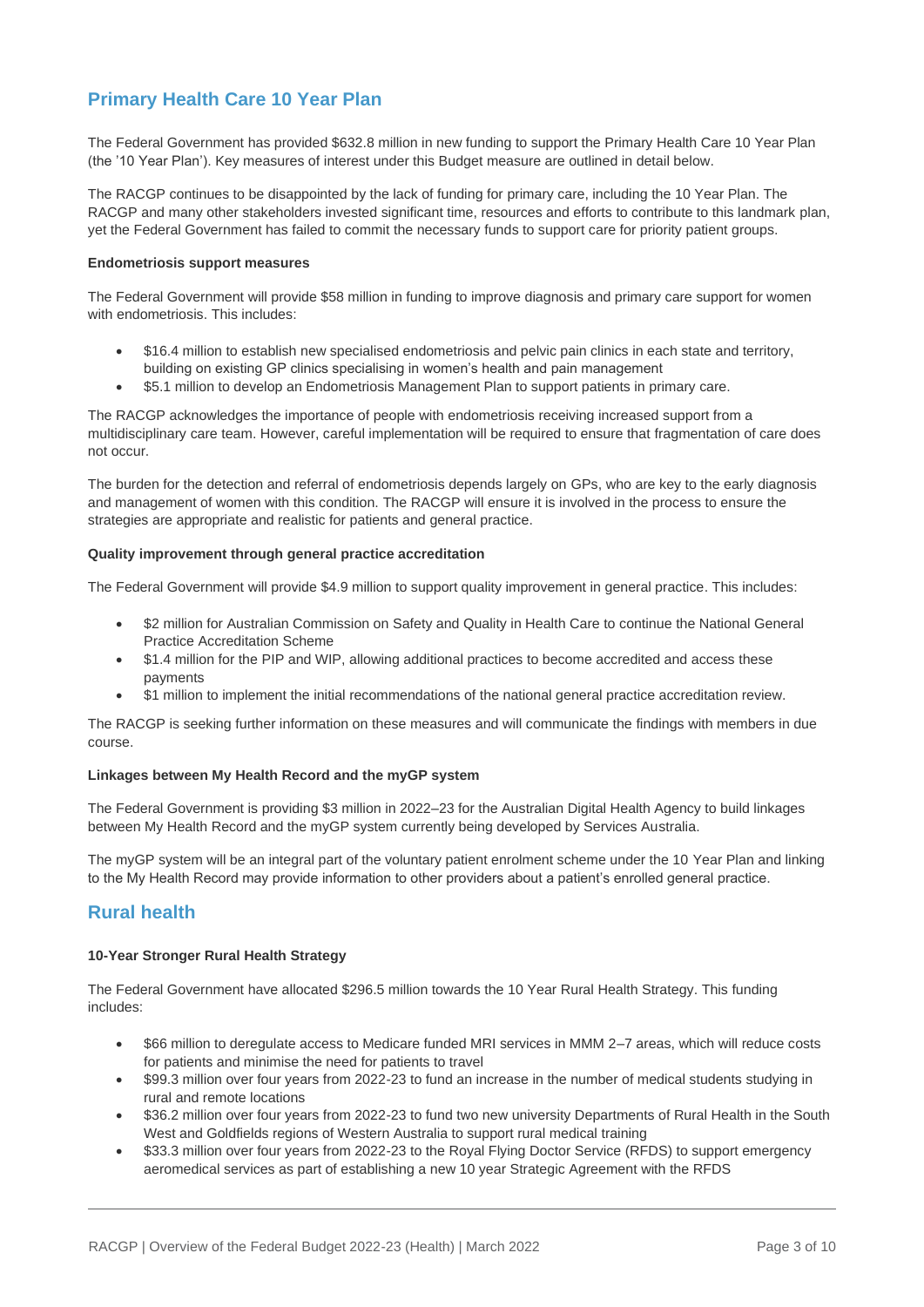- \$22.1 million over four years from 2022-23 to increase CareFlight's and Little Wings' capacity to deliver aeromedical services including patient transport, health clinics and air rescue missions in rural and remote Australia
- \$14.8 million over four years from 2022-23 to support Charles Sturt University to deliver a Rural Clinical School.

The RACGP welcomes funding to increase the number of medical students studying in rural and remote locations. We know that those from a rural and remote background are more likely to work rural. It was disappointing that our calls for access to relevant specialty MBS items (for rural GPs with advanced skills in internal medicine, mental health, paediatrics, palliative care, and/or emergency) went unanswered.

## **Medicare**

#### **Extension of telehealth MBS services**

The Federal Government has provided \$512 million for permanent universal telehealth. Importantly, telehealth will not be linked to any future patient enrolment scheme. Since March 2020, around 17 million Australians have utilised over 100 million telehealth consultations.

People living in disaster hit areas, such as regions impacted by the recent east coast floods, will have unrestricted access to GP telehealth. MBS telehealth arrangements have been changed to enable any GP or other medical practitioner to provide telehealth to patients affected by natural disasters. This means patients located in these areas do not need to have received a face-to-face service in the last 12 months to access telehealth rebates. The RACGP welcomes the exemption to the 12-month face-to-face rule for patients in disaster hit areas.

The RACGP strongly supports MBS telehealth items introduced in response to COVID-19 being made permanent. Telehealth has kept GPs and patients safe during the pandemic and enabled patients to continue accessing vital healthcare services during lockdowns and COVID-19 outbreaks.

The RACGP supports the availability of both video and telephone MBS items to give patients choice and allow them to access the care they need when they need it. We will continue to advocate for patient rebates for longer telephone consultations to be reinstated on a permanent basis.

#### **Inclusion of telehealth services in the Standardised Whole Patient Equivalent (SWPE)**

The Federal Government will provide \$15.4 million for the Practice and Workforce Incentive Programs (PIP and WIP) to retrospectively include COVID-19 telehealth services in the SWPE calculation. The RACGP advocated for telehealth services to be included in the calculation of the SWPE and welcomes this measure.

#### **New and amended MBS listings**

The Federal Government is providing \$133 billion over four years for Medicare, including \$31.4 billion in 2022-23, \$32.3 billion in 2023-24, \$33.9 billion in 2024-25 and \$35.5 billion in 2025-26.

The Federal Government will provide \$170.6 million over four years from 2022-23 to 2025-26 for new and amended MBS listings. The following new services and amendments are being introduced in response to recommendations from the independent Medical Services Advisory Committee (MSAC):

- \$81.2 million for genetic testing to determine carrier status of cystic fibrosis (CF), spinal muscular atrophy (SMA) and fragile X syndrome (FXS) in people who are planning pregnancy or who are already pregnant and their reproductive partners
- \$32.6 million for positron emission tomography (PET) for initial staging for patients diagnosed with rare and uncommon cancers
- \$14.8 million for new and amended items for obstetrics and gynaecology amending one MRI item and introducing one new MRI item and six new ultrasound items to improve the health outcomes of pregnant women and ensure the birth of healthy babies at term
- \$14 million for an amendment to the current MRI of the liver item to include all cancer types that have potentially spread to the liver
- \$6.6 million for abdominoplasty for surgical repair of rectus diastasis (separation of the large abdominal muscles) following pregnancy
- \$400,000 for cryoablation for biopsy-confirmed renal cell carcinoma
- review and reprogramming of neurostimulators for chronic pain by videoconference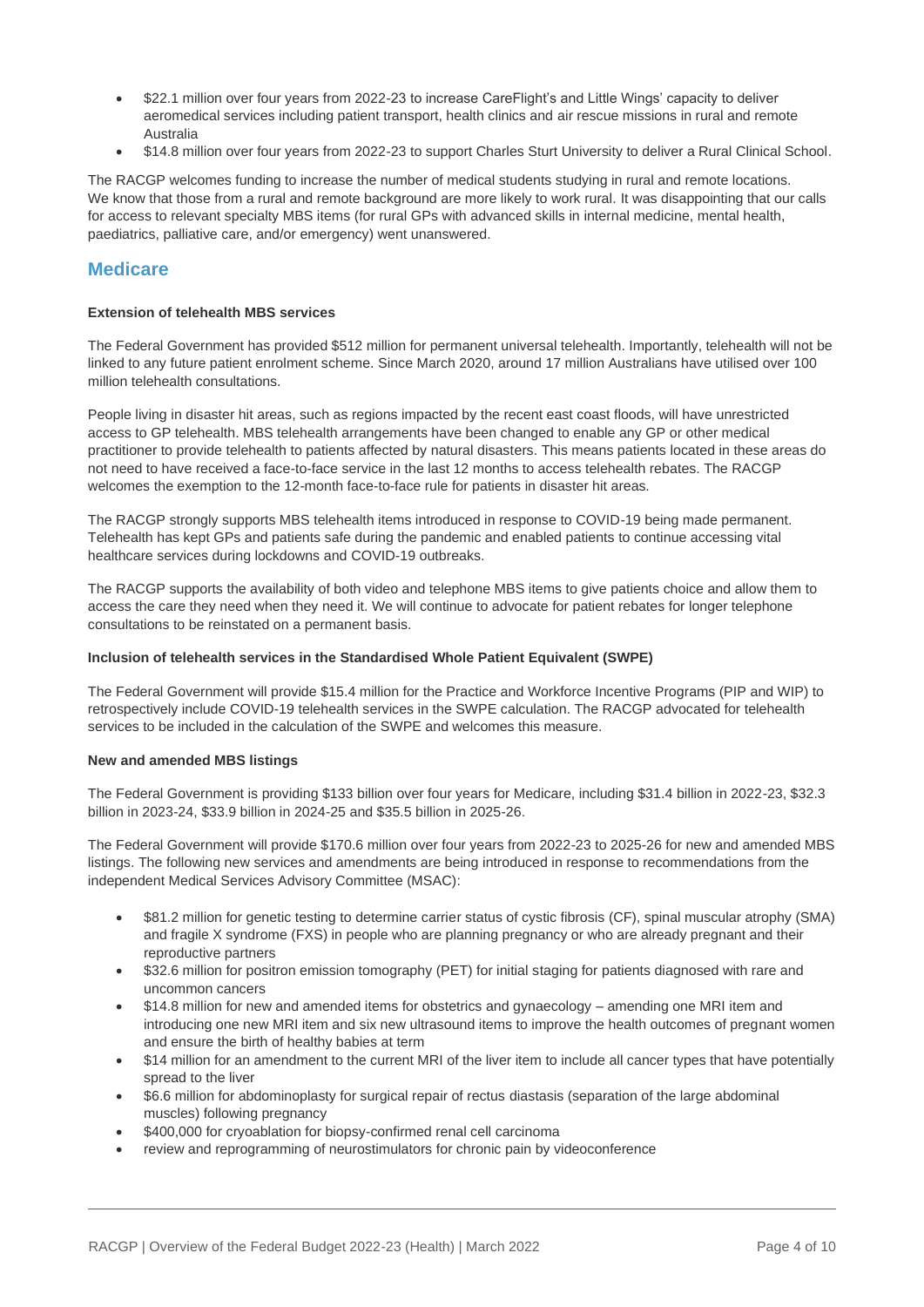- supporting patient access to PET services during radiopharmaceutical supply disruptions, ensuring continuity of treatment
- \$10.6 million for an amendment to the current MRI of the breast item for patients at high risk of developing breast cancer, raising the age limit from 50 to 60
- new items for remote programming and monitoring for deep brain stimulation and cardiac internal loop recorders
- \$2.7 million for vascular services six amended items for the treatment of varicose veins to enable co-claiming with other venography items
- cardiac services new items for Transcatheter Aortic Valve Implantation (TAVI) in low-risk populations and CEP embolic net insertion
- new and amended items for melanoma excision seven new items to remove confusion around the claims for melanoma excision and support consistent Medicare rebates.

In response to recommendations of the clinician-led MBS Review Taskforce, MBS item amendments include:

- otolaryngology, head and neck surgery an MBS claiming system that better describes surgeons' practice and reflects clinical evidence, and new MBS items for a complete medical service rather than variable combinations, ensuring consistent Medicare rebates
- paediatric surgery increased fees for items that repair inguinal hernias in children younger than 12 months old
- thoracic surgery changes that restrict inappropriate co-claiming and create new MBS items
- acupuncture changes that ensure acupuncture items align with contemporary clinical practice and prevent inappropriate claims
- cleft and craniofacial services removing the age limit of 22 for the Cleft Lip and Cleft Palate Scheme, opening the scheme up to all patients with hereditary cleft and craniofacial conditions so they can access treatment throughout their life.

The Budget also includes \$946,000 to extend the MBS items for Australians impacted by the 2019-20 'Black Summer' bushfires for a further six months until 30 June 2022.

The RACGP will continue to advocate for the following measures which were not included in this year's Budget:

- simplification of the MBS to better support wholistic patient centred care
- increases to MBS rebates and regular indexation
- increases to patient rebates for longer consultations
- introduction of Level E consultations.

#### **MBS continuous review mechanism**

The Federal Government will provide \$7.5 million in 2022-23 for the MBS continuous review mechanism, which was introduced last year. This mechanism is designed to ensure the MBS remains clinically appropriate.

The RACGP welcomes this allocation of funding. It is important that the MBS is regularly reviewed to ensure it remains contemporary and responsive to the healthcare needs of all Australians.

## **Aboriginal and Torres Strait Islander health**

The Federal Government will provide \$133.5 million in funding for Aboriginal and Torres Strait Islander health, including:

- \$54.7 million to bring forward funding increases for ACCHS, introducing longer term four year rolling funding agreements and a 3% annual increase (including indexation)
- \$13.9 million for Puggy Hunter scholarships
- \$2.4 million to support local mental health services in ACCHS in response to the floods.

The RACGP welcomes funding to develop future Aboriginal and Torres Strait Islander participation in the health workforce. Funding for the National Closing the Gap Policy Partnership on Social and Emotional Wellbeing (Mental Health) is also welcome, although \$8.5 million over three years is much less than is needed to solve complex problems. Further funding in future budgets is needed to support this work.

While these individual funding arrangements are welcome, there doesn't seem to be any strategic direction in funding priorities. Implementation of the Aboriginal and Torres Strait Islander Health Plan remains unfunded. There is only partial recognition of the rising out of pocket costs of healthcare that will affect Aboriginal and Torres Strait Islander people. The help with the PBS safety net, access to MRIs or new PBS drugs is dependent on being able to afford to see a GP, and so these measures won't be as effective as they could be.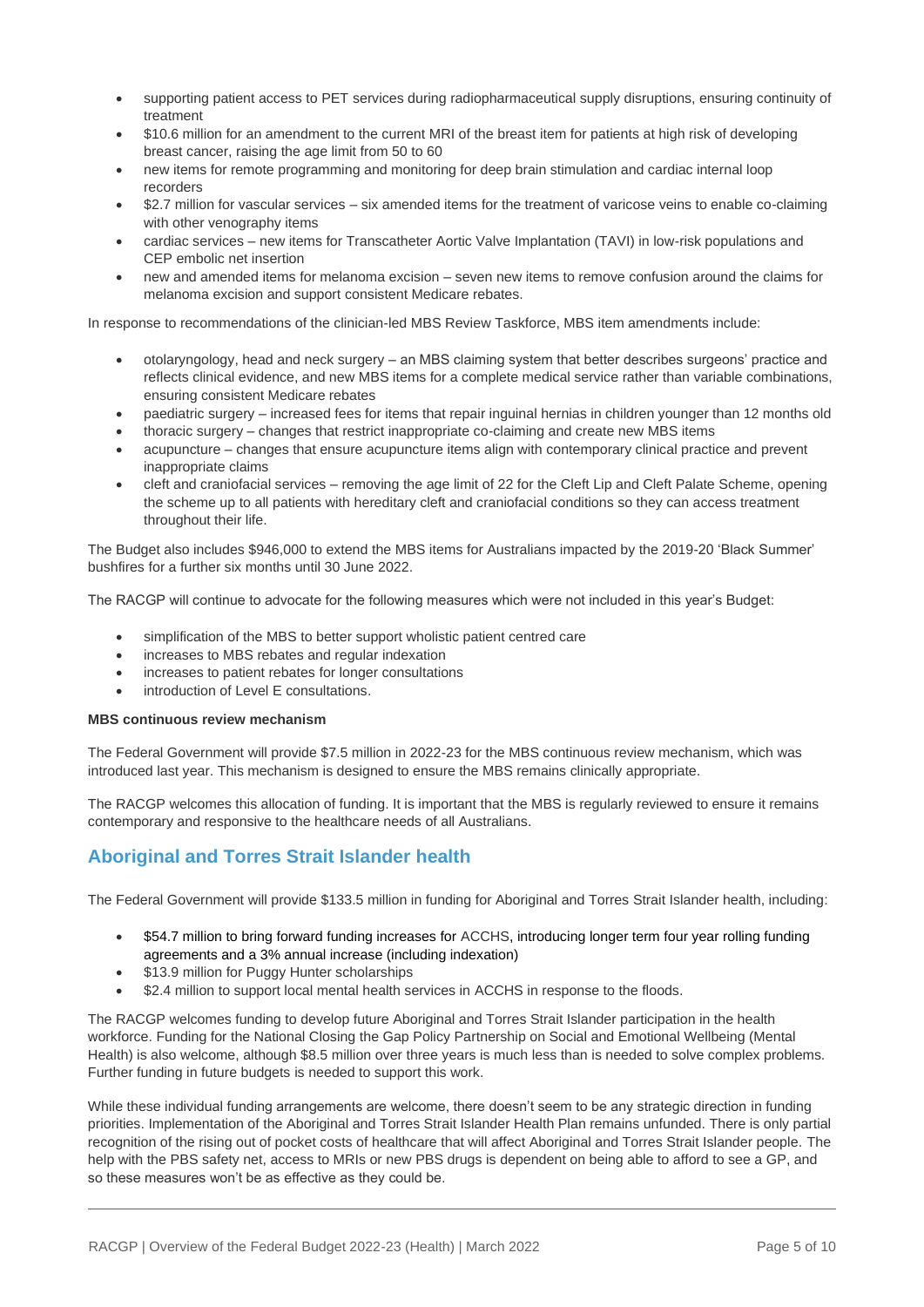This budget is also another missed opportunity to commit to implementing the Uluru Statement from the Heart.

## **COVID-19 response**

#### **COVID-19 vaccinations**

The Federal Government will provide \$977.4 million over two years from 2021-22 to 2022-23 to support continued access to COVID-19 vaccines. This funding will allow eligible Australians who have not yet had a primary course of vaccinations to access a vaccine if they choose. It will also support the continued rollout of COVID-19 booster doses and the potential rollout of COVID-19 vaccines for newly eligible cohorts, in line with approvals by Therapeutic Goods Administration (TGA) and advice from the Australian Technical Advisory Group on Immunisation (ATAGI). This includes potential primary course vaccinations for children aged under four years, booster doses for children five years and over, and winter boosters for priority populations.

The funding includes \$839.8 million to support continued access to COVID-19 vaccines through current administration channels including:

- primary care, through the MBS, associated Practice Incentive Payments and in-reach clinics, Community Pharmacies and Commonwealth Vaccination Clinics
- the Whole of Government Vaccine Administration Partners Program (VAPP) panel for targeted vaccinations for priority populations including aged care and shared disability accommodation sites and Aboriginal and Torres Strait Islander communities
- PHNs and tailored communications to reach vulnerable populations
- state and territory clinics to deliver primary course and booster vaccinations.

The Budget also includes \$70.9 million to extend the current operations of the National COVID Vaccine Taskforce to support the planning and delivery of COVID-19 vaccines until 31 December 2022, and \$66.7 million to continue the necessary data and digital systems underpinning the vaccine rollout. These enable ordering and distribution of vaccines, providing easy access to book vaccine appointments, reporting and recording vaccinations and adverse events, and consumers to view COVID-19 information.

While the funding model for GPs delivering COVID-19 vaccines has adapted over the course of the rollout, several issues remain unresolved. The RACGP supports COVID-19 vaccines being made free for all patients in order to boost uptake. However, general practices are small businesses that need to cover a range of expenses. It needs to be financially viable for practices to participate in the vaccine rollout. Funding for administering COVID-19 vaccines should reflect the amount of time it takes to obtain informed patient consent for a new vaccine.

#### **Response to the COVID-19 pandemic – access to rapid antigen tests (RATs)**

The Australian Government is allocating more than \$1.6 billion to ensure equitable access to rapid antigen tests (RATs) to help detect COVID-19 and provide reassurance to Australians and their families as we continue to live with COVID.

This funding supports a number of measures:

- the COVID-19 Rapid Test Concessional Access Program which commenced on 24 January 2022 and provided support for concession card holders to access 10 RATs from participating community pharmacies
- RATs for RACFs, ACCHS, general practice-led respiratory clinics (GPRCs), and Supported Independent Living (SIL) residential disability care. This funding helped secure RAT supplies for a strategic reserve within the NMS.
- supplying RATs for school children and Early Childhood Education and Care. This program offers 50% reimbursement for state and territory government costs to provide two RATs per week over four weeks for COVID-19 surveillance testing of students, teachers and staff
- a new MBS item to offer medically supervised RAT screening to patients where clinically appropriate. This is intended to improve access to RAT screening, improve protection for clinicians and other patients where a COVID-19 infection has gone undetected, and ensure the time taken for a RAT result is properly compensated.

The Federal Government's funding for RATs has secured significant supplies intended to support frontline health and care sectors. The RACGP welcomes this funding, noting this may not all be new funding and may represent a continuation of previous year budget allocations.

#### **Temporary MBS telehealth services to support the management of COVID-positive patients in the community**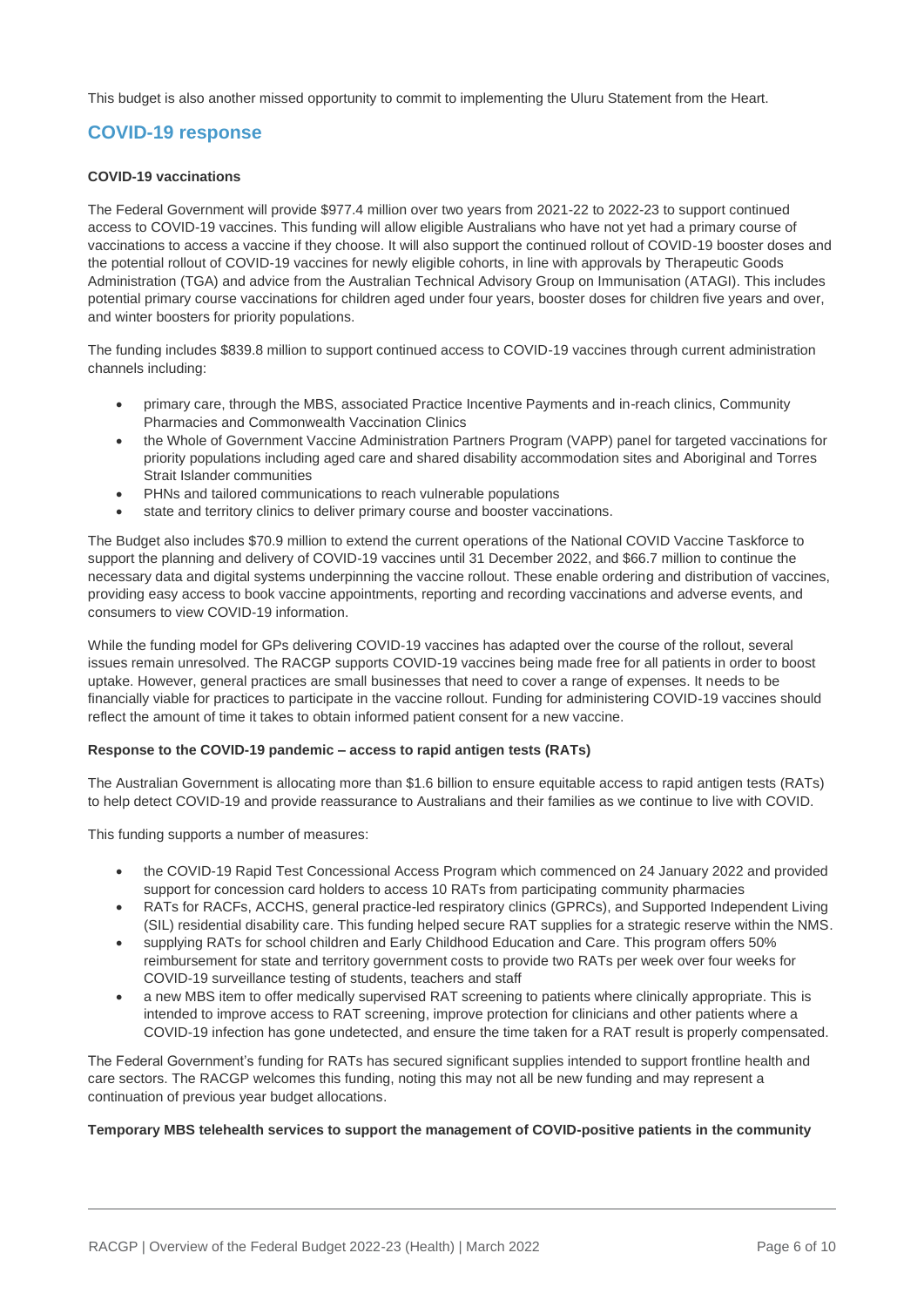The Federal Government allocated \$20.4 million over two years from 2021-22 for the extension of temporary MBS telehealth services to support the management of COVID-positive patients in the community, including specialist and longer GP telephone consultations.

The RACGP welcomes the temporary reinstatement of Medicare rebates for Level C telephone consultations in response to COVID-19 outbreaks across Australia. However, our position remains that rebates for longer GP telephone consultations, which are essential for providing complex care, should be made permanent. We also support the reintroduction of telephone rebates for mental healthcare and chronic disease management.

#### **Temporary MBS item to support general practices to manage COVID-positive patients in the community**

The Federal Government allocated \$4.8 million from 2021-22 for a temporary MBS item to support general practices to manage COVID-positive patients in the community.

The safety of GPs is of paramount importance when providing care to COVID-19 positive patients. Funding needs to support GPs and practices to implement COVID-safe protocols as more COVID patients have their care managed in the community rather than hospitals. The RACGP is working hard to secure additional funding for general practice, and we see this temporary MBS item as one component of what is required.

#### **Extension of the GP-led Respiratory Clinics Program**

The 2022–23 Budget includes \$384.4 million for a range of COVID-19 related primary care measures including \$248.1 million to extend the operational timeframe of GP-led respiratory clinics throughout winter and to allow for consideration of longer term arrangements for pandemic response capabilities and management of respiratory diseases in primary care. The RACGP welcomes this funding, noting this may not all be new funding and may represent a continuation of previous year budget allocations.

#### **Personal protective equipment**

The 2022–23 Budget includes \$55 million for the purchase and continued provision of essential PPE for GPs and pharmacists.

The RACGP supports this measure, noting this may not all be new funding and may represent a continuation of previous year budget allocations.

#### **COVID-19 delays in cancer screening**

The Federal Government will be providing the following funding for cancer screening:

- \$9.7 million for breast cancer screening
- \$20.2 million for cervical cancer screening and associated promotion
- \$10.2 million for colonoscopy triage.

In the information made available, it is not clear how this funding will be allocated and if any will be available to support GPs. It is important to recognise the key role played by GPs in cancer prevention, screening, diagnosis and management.

## **Mental health**

#### **Case conferencing for mental health**

\$15.1 million will be provided for new MBS items to allow eligible providers to hold up to four mental health case conferences per calendar year. This will help facilitate collaborative care between a person's GP or other medical practitioner and others involved in their mental health care, such as a paediatrician, psychiatrist, psychologist, and other allied health professionals.

The RACGP welcomes this measure as critical to support coordinated, high-quality multidisciplinary care for people with mental health issues.

#### **National support line service for GPs**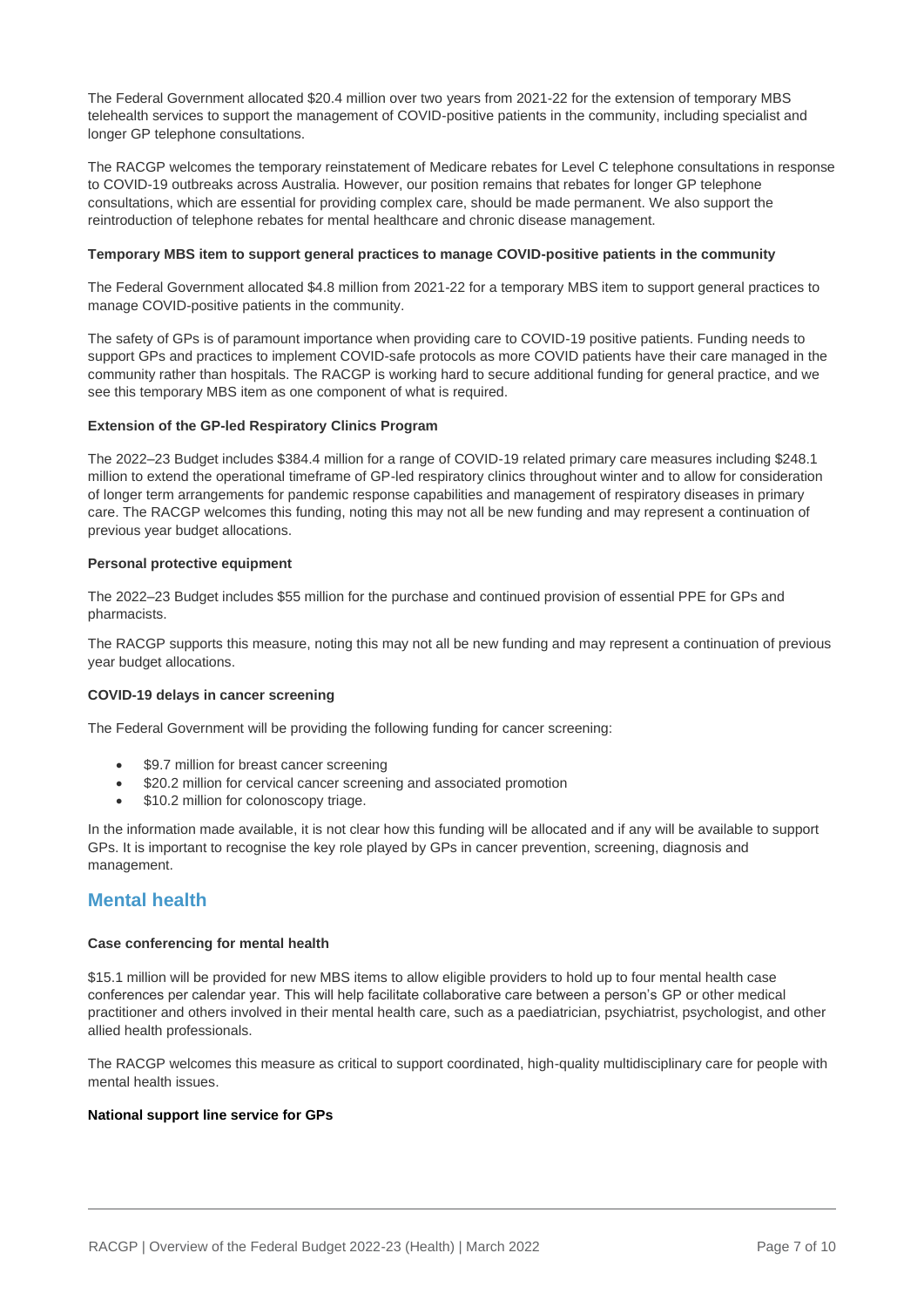The Federal Government will provide \$6 million to optimise the existing mental health workforce by enhancing workforce capabilities and allowing providers to work to the top of their scope. This includes trialling a free national support line service for GPs to access clinical advice and support from psychiatrists.

The RACGP supports funding for a national service given the limited national support available for GPs to undertake these activities since the GP Psych support service was defunded in 2013.

#### **10 Year National Mental Health Workforce Strategy**

The Federal Government will provide \$89.2 million to implement key priorities of the 10 Year National Mental Health Workforce Strategy. This funding will include \$4.2 million to support headspace centres in regional, rural and remote areas to attract and employ GP. We welcome funding for employment of GPs in headspace centres in rural and remote regions, where there are higher rates of mental health conditions and higher suicide rates.

## **Aged care**

The funding allocated to aged care in the 2022-23 budget largely represents a continuation of funding previously announced by the Federal Government in response to the Royal Commission into Aged Care Quality and Safety. Overall, this funding represents \$18.8 billion over four years. Measures of interest are outlined below.

#### **Access to multidisciplinary care**

The Federal Government has allocated \$22.1 million to deliver trials of Multidisciplinary outreach services to share costs with states and territories for providing more comprehensive health care, through multidisciplinary care teams, to people in residential aged care, and hospital-led access to specialists and other health practitioner.

#### **Medication management for aged care residents**

The Federal Government will provide \$345.7 million over four years to improve medication management and safety for aged care residents through on-site pharmacists and community pharmacy services.

The RACGP welcomes this funding to improve medication management and safety for aged care residents. It is expected that there will be close cooperation of all medically trained prescribers before the addition of any new medication for an individual/resident. Accredited pharmacists and GPs need to work collaboratively to decide on contraindications that may occur between certain medicines.

## **Research**

#### **Medical Research Future Fund (MRFF)**

The Federal Government has updated the 10 Year Investment Plan for the MRFF. This will include, over 10 years:

- new funding of \$384.2 million to support Australia's upcoming early to midcareer researchers,
- \$200 million to support clinician researchers
- \$70 million for primary health care research.

While increased funding for primary care research is welcome, this represents just 1.6% of total MRFF funding over 10 years. To facilitate patient access to safe, high-quality and evidence-based care from GPs, the primary healthcare system itself must be underpinned by rigorous evidence, for which primary healthcare research, and more specifically general practice research, is essential.

We are advocating for increased funding for primary care research, so that it better matches expenditure on the primary care sector. In addition, we want to ensure that research involving primary healthcare services requires the involvement of primary care clinician researchers in grant formulation and rollout. We are also advocating for infrastructure funding to support primary care research and translation through general practice–based research networks.

The RACGP welcomes funding to support upcoming early to mid-career researchers and clinician researchers. Support for general practice researchers from medical school through to senior research and leadership positions will increase participation and build the capacity and sustainability of general practice research.

#### **Clinician researcher grants**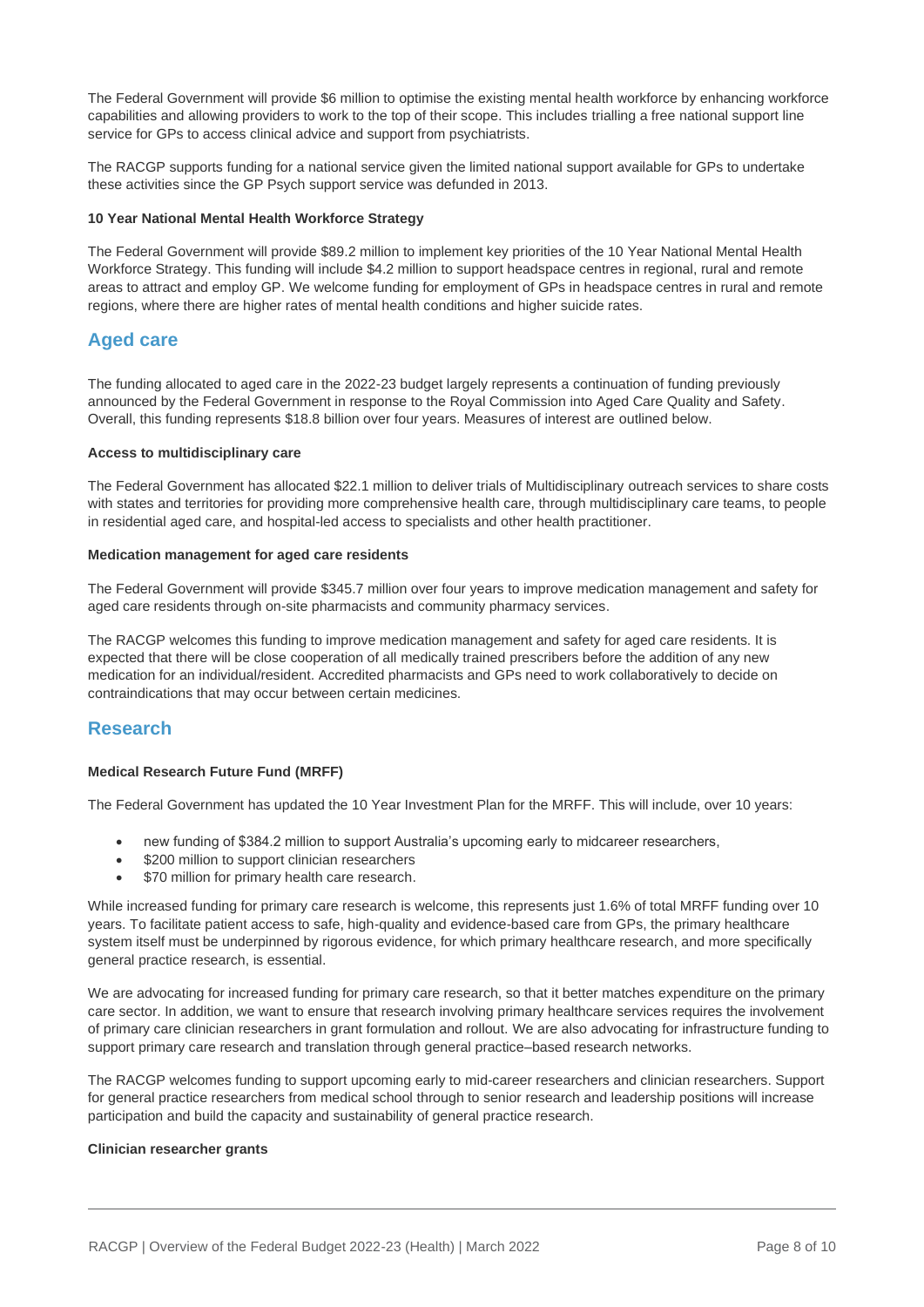The Federal Government is funding \$32 million across 14 new grants to assist clinician researchers around the country to tackle health problems identified by clinicians at the coalface of primary care.

The RACGP supports funding for clinician researchers and congratulates the GPs who were successful in receiving funding for these grants. It is essential that any study into general practice models of care is led by a GP with clinical experience.

## **Access to medicines**

#### **Pharmaceutical Benefits Scheme listings**

The Federal Government will spend \$2.4 billion on new and amended listings on the Pharmaceutical Benefits Scheme (PBS). New listings will include:

- Trikafta (elexacaftor/ tezacaftor/ ivacaftor) for the treatment of cystic fibrosis (April 2022)
- Trodelvy (Sacituzumab govitecan) for the treatment of triple negative breast cancer (May 2022)
- Ofev (nintedanib) for the treatment of progressive fibrosing interstitial lung disease (May 2022).

#### **Lowering the PBS safety net**

The Federal Government will provide \$525.3 million over four years to lower the PBS safety net thresholds. From 1 July 2022, the thresholds will be lowered as follows:

- concessional patients: from \$326.40 to \$244.80, a saving of up to \$81.60.
- general patients: from \$1542.10 to \$1457.10, a saving of up to \$85.00.

The RACGP welcomes any funding that improves access to or reduces costs of medicines for patients.

#### **Feasibility study for non-medical prescribing**

The Federal Government is providing \$600,000 over two years for a feasibility study for non-medical prescribing from 2022–23.

The RACGP will be seeking clarification from the Government in relation to the feasibility study for non-medical prescribing as a matter of priority. Role substitution is not the solution to a GP workforce shortage and further fragments care. The RACGP has concerns for patient safety if non-medical professionals prescribe unsupervised and without appropriate medical training and assessment of competency.

## **Disability**

#### **National Disability Insurance Scheme (NDIS)**

The Federal Government will provide \$157.8 billion over four years for the National Disability Insurance Scheme (NDIS), with \$33.9 billion budgeted for 2022-23. This is an increase compared to the \$116.1 billion projected over four years in the 2021-22 Budget. The NDIS is now supporting 500,000 participants.

#### **Other**

#### **New Digital Services for Complex Care Plans**

The Federal Government is investing \$107.2 million to modernise our health care system. This funding will deliver innovative new methods to provide care and continue the momentum for embracing new technologies achieved during the COVID-19 pandemic. This will include:

- New Digital Services to Track and Manage Medicare Complex Care Plans Digitally
- Modernise Medicare Provider Number Registration Process

The RACGP will seek to provide advice on these initiatives to ensure they are workable for general practice

#### **Digital health services and payments system**

The Federal Government will provide \$96.8 million for the next phase of the Health Delivery Modernisation Program. This funding is intended to deliver new digital health services and modernise Services Australia's health payments system.